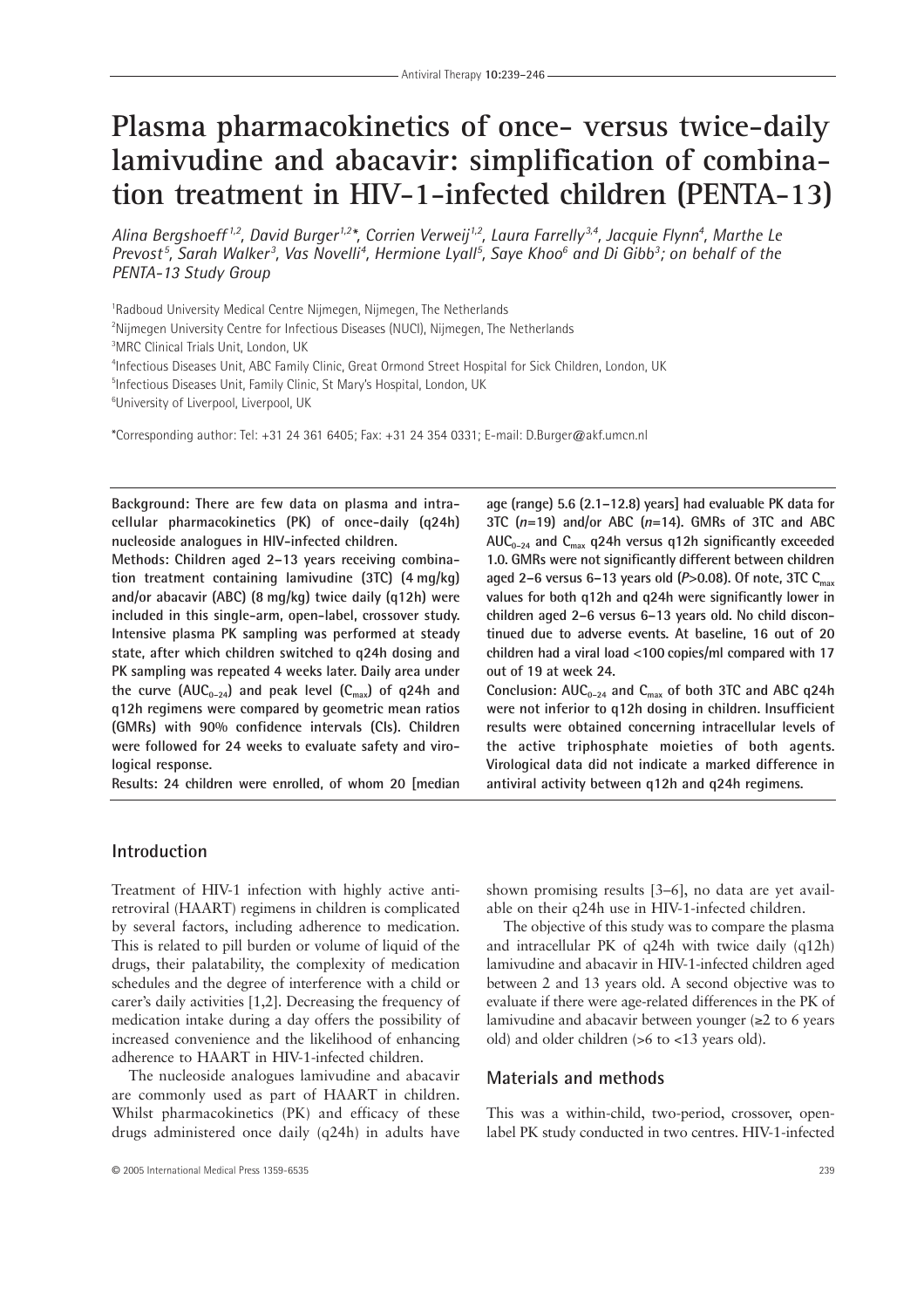children between 2 and 13 years old who used q12h lamivudine and/or abacavir as part of their HAART regimen were eligible for inclusion. In a subpopulation of patients, analysis of intracellular levels of lamivudine and abacavir was also performed.

### Study population

To compare PK parameters between younger and older children, enrolment was performed 1:1 in age strata of ≥2 to 6 years and >6 to <13 years old. Children had to be receiving three- or four-drug HAART containing lamivudine and/or abacavir, and in a clinically stable condition for more than 6 months, with an expectation of staying on their current regimen for at least a further 3 months. Being virologically stable was defined as having HIV-1 RNA below the lower limit of quantification (<400 copies/ml), or low (between 400 and 20 000 copies/ml) with the last two measurements taken at least 3 months apart being either both <1000 copies/ml or with not more than a 0.7 log difference. Absolute CD4+ cell count had to be stable or rising prior to study entry and not be expected to fall within the next 6 months. Carers and children, where appropriate, had to be able and willing to give informed consent.

Children were excluded if they had intercurrent illnesses or used concomitant therapy, with the exception of *Pneumocystis carinii* pneumonia prophylaxis. Moreover, renal or liver function abnormalities of grade 3 or greater (NIH classification) were considered exclusion criteria.

# Medication

Doses of study medication were 4 mg/kg q12h for lamivudine and/or 8 mg/kg q12h for abacavir. The same daily doses were maintained after crossover to 8 mg/kg q24h for lamivudine and/or 16 mg/kg q24h for abacavir. Daily adult doses (that is, 300 mg for lamivudine and 600 mg for abacavir) were not exceeded. Lamivudine was prescribed in tablets of 150 or 300 mg, or oral liquid formulation containing lamivudine at 10 mg/ml. Abacavir was prescribed in tablets of 300 mg or oral liquid formulation containing abacavir at 20 mg/ml. The same formulation was used for daily use as has been used for twice-daily medication. For doses of lamivudine and abacavir, a difference of <25% in the total daily dose between the q12h and q24h doses was accepted due to problems in combining tablets and liquid formulations to achieve the correct dose.

# PK sampling

Serial blood samples to obtain PK profiles of lamivudine and/or abacavir of q12h and q24h regimens were taken on two occasions from all the patients. The first

and PK sampling was repeated at week 8. The procedure of PK sampling was as follows. In the morning, children were admitted to the day care unit of their hospital; ingestion of medication was directly observed by the study nurse and children were allowed to take medication with or without food. Blood samples of 2 ml were drawn at time points 0 (pre-dose), 1, 2, 3, 4, 6, 8 and 12 h post-ingestion of medication for q12h regimens and at time points 0 (pre-dose), 1, 2, 3, 4, 6, 8 and 24 h for q24h regimens. Within 24 h of collection, blood samples were centrifuged and plasma was stored at –20°C. Plasma concentrations of lamivudine and abacavir were determined by a validated highperformance liquid chromatography assay with UV detection at a wavelength of 260 nm. In brief, a sample volume of 500 µl was pretreated by solid phase extraction on a Waters Oasis MAX® extraction cartridge (Waters Instruments, Inc., Minneapolis, MN, USA). Eluate was evaporated under nitrogen at 37°C, dissolved in 0.2 ml of a mixture of 95:5 water (Baker Analyzed™ HPLC; JT Baker, Phillipsburg NJ, USA): acetonitrile (Acetonitrile Super Gradient; LabScan, Dublin, Ireland), and injected on a 150×4.6 mm Symmetry Shield RP18 3.5 µm analytical column with a 3.9×20 mm Symmetry Shield RP18 3.5 µm guard column (Waters Instruments, Inc.). Mobile phase consisted of acetonitrile/acetate buffer of pH 4.6. Elution was performed using a gradient. Lower limits of quantification were 0.050 mg/l for lamivudine and 0.015 mg/l for abacavir. Accuracy was 92–98% for lamivudine and 97–100% for abacavir. Within-day variability was 1.4–2.3% for lamivudine and 1.1–1.9% for abacavir. Between-day variability was 0.66–2.2% for lamivudine and 0.16–2.3% for abacavir. Measurements of intracellular drug triphosphates

sampling was performed at steady state on q12h regimens, 4 weeks after screening. Subsequently, children crossed over to q24h lamivudine and/or abacavir

Children weighing >35 kg were enrolled into a substudy where trough intracellular concentrations of lamivudine triphosphate (3TC-TP) and carbovir triphosphate (CBV-TP; the active moiety of abacavir) were measured at baseline (q12h) and at week 4 (q24h). Intracellular levels of 3TC-TP and CBV-TP were measured as previously described [7]. Briefly, peripheral blood mononuclear cells were separated from 10 ml whole blood by density cushion centrifugation, washed and counted, and then two extractions were carried out (the first in 60% methanol overnight, followed by perchloric acid). Quantitation of intracellular 3TC-TP and CBV-TP was carried out using an enzymatic assay based on inhibition of HIV reverse transcriptase, as measured by reduction in incorporation of radiolabelled deoxynucleoside triphosphates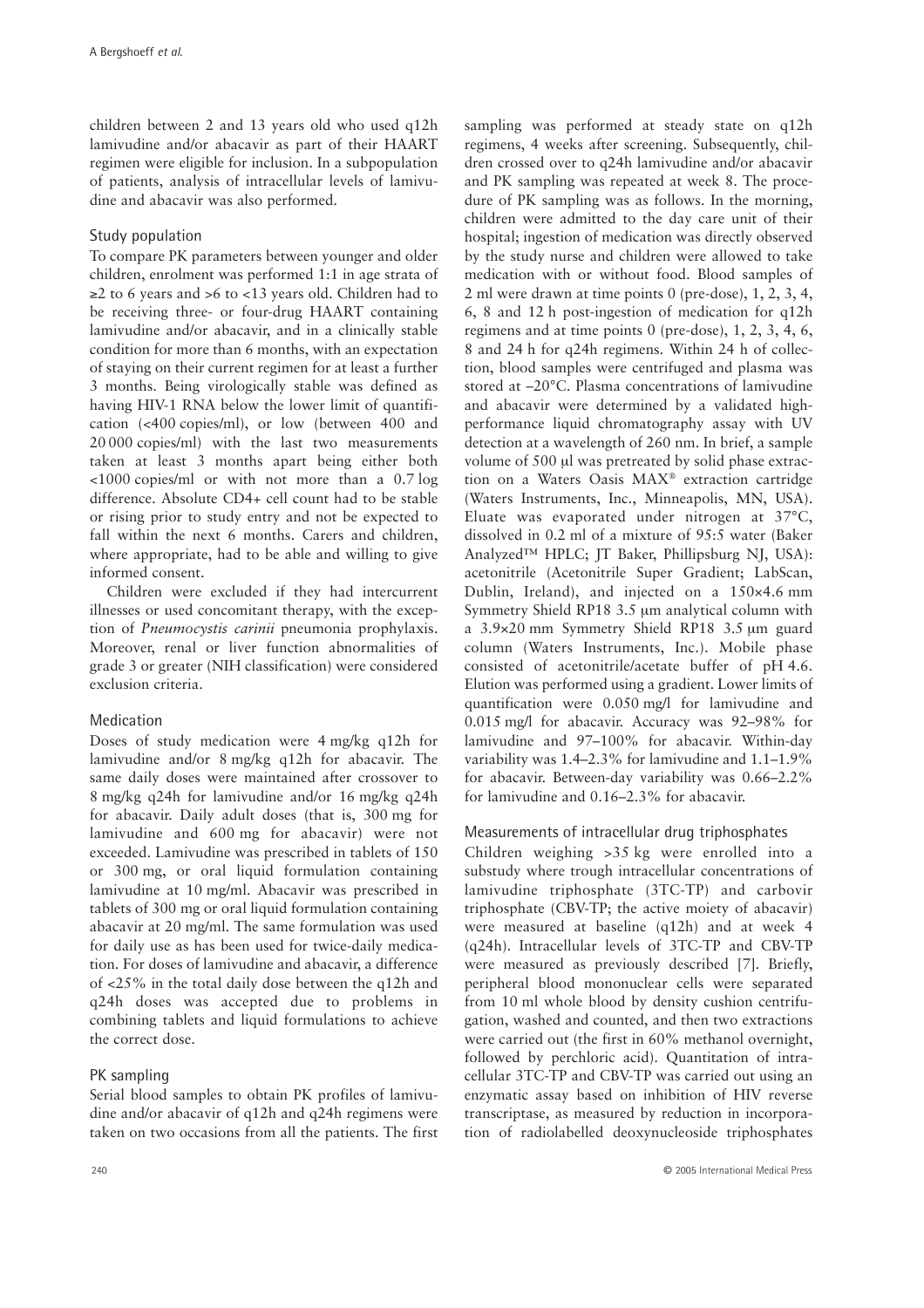into a synthetic template primer. Owing to the very limited amount of blood available from children, there was insufficient material for multiple, repeated analyses (although samples were analysed in duplicate). However, we have previously estimated the inter- and intra-assay variability for CBV-TP to be 5–15% and 11%, respectively, and the inter- and intra-individual variability of 3TC-TP assay to be 10–18% and 15%, respectively [7]. Concentrations of drug triphosphates are expressed in pmol/10<sup>6</sup> cells.

#### PK parameters of lamivudine and abacavir

PK parameters of lamivudine and abacavir were calculated using non-compartmental methods using Microsoft Excel 2000<sup>®</sup> [8]. The peak level  $(C_{\text{max}})$  and trough level at the 12-h or 24-h time points  $(C_{\text{min}})$  were determined visually from the plasma PK curve. Area under the plasma concentration–time curves 0–12 h  $(AUC_{0-12})$  and 0–24 h  $(AUC_{0-24})$  were calculated using the trapezoidal rule. To compare q12h with q24h regimens, estimates of daily AUC ( $AUC_{0-24}$ ) were made  $(AUC_{0-24} = 2 \cdot AUC_{0-12})$  in the q12h regimen. Relative apparent oral clearance (Cl/kg·F) was calculated as dose (mg)/AUC·body weight (kg).

#### **Statistics**

Statistical calculations were performed using SPSS v10.0 (SPSS, Inc., Chicago, IL, USA). To establish bioequivalence between the q12h and q24h regimens, a total of 16 PK sets of q12h and q24h results was anticipated for lamivudine and the same number for abacavir. Geometric means of all PK parameters were calculated. In the case of undetectable  $C_{\text{min}}$ , AUC was calculated until the time point with the last detectable drug level and extrapolated to infinity. For comparison

of q12h with q24h regimens for each patient, ratios of AUC<sub>0–24</sub> and C<sub>max</sub> and Cl/F·kg q24h versus q12h were calculated. Geometric mean ratios (GMRs) with 90% CI were calculated after log-transformation of withinpatient ratios. A GMR with 90% CI falling entirely within 0.80–1.25 was considered as bioequivalence.

Data were compared with published historical controls on steady-state PKs: for lamivudine, adults on 150 mg q12h or 300 mg q24h [6,9,10] and for abacavir adults on 300 mg q12h and children using 8 mg/kg abacavir [11,12]. PK parameters and GMRs of PK parameters for q24h versus q12h regimens were compared between children of ≥2 to 6 years versus >6 to <13 years old using a *t* test for independent samples on log-transformed values. The Fisher's Exact test was used to compare the number of cases of  $C_{\text{min}}$  below the lower limit of quantification in younger versus older children. A two-sided *P*-value <0.05 was considered statistically significant.

### **Results**

A total of 24 HIV-1-infected children underwent both sessions of PK sampling. Of these children, four were excluded from data analysis: one child on lamivudine and abacavir, because the morning dose had already been administered prior to the start of PK sampling on the first sampling day; two children on lamivudine because the q12h and q24h doses differed by more than 25% (in one child on lamivudine and abacavir, the data for abacavir were also excluded for the same reason); and one child on lamivudine because an incorrect q12h lamivudine dose had inadvertently been administered. Baseline patient characteristics of the remaining 20 children overall and per drug group are given in Table 1.

| Table 1. Baseline patient characteristics overall and in patients using lamivudine or abacavir |                                 |                                 |                                 |  |  |  |
|------------------------------------------------------------------------------------------------|---------------------------------|---------------------------------|---------------------------------|--|--|--|
|                                                                                                | Overall $(n=20)$                | Patients using 3TC $(n=19)$     | Patients using ABC $(n=14)$     |  |  |  |
| Age, years                                                                                     | $5.6$ $(2.1 - 12.8)$            | $5.8$ $(2.1 - 12.8)$            | $5.1$ $(2.1 - 12.8)$            |  |  |  |
| Gender, male/female                                                                            | 10/10                           | 9/10                            | 6/8                             |  |  |  |
| Body weight, kg                                                                                | $22.5(12.5-60.5)$               | $21.3(12.5-60.5)$               | $19.3(13.7-60.5)$               |  |  |  |
| Antiretroviral therapy used $(n)$                                                              | AZT, 3TC, ABC, NVP (6)          | AZT, 3TC, ABC, NVP (6)          | AZT, 3TC, ABC, NVP (6)          |  |  |  |
|                                                                                                | AZT, 3TC, NVP (2)               | AZT, 3TC, NVP (2)               | AZT, 3TC, ABC (1)               |  |  |  |
|                                                                                                | AZT, 3TC, ABC $(2)^*$           | AZT, 3TC, ABC (2)               | AZT, ABC, EFV (1)               |  |  |  |
|                                                                                                | AZT, ABC, EFV (1)               | AZT, 3TC, NFV (1)               | 3TC, ABC, EFV (5)               |  |  |  |
|                                                                                                | 3TC, ABC, EFV (5)               | 3TC, TDF, EFV (1)               | 3TC, ABC, LPV/r (1)             |  |  |  |
|                                                                                                | 3TC, TDF, EFV (1)               | 3TC, ABC, EFV (5)               |                                 |  |  |  |
|                                                                                                | 3TC, D4T, NVP (1)               | 3TC, ABC, LPV/r (1)             |                                 |  |  |  |
|                                                                                                | 3TC, AZT, NFV (1)               | 3TC, D4T, NVP (1)               |                                 |  |  |  |
|                                                                                                | 3TC, ABC, LPV/r (1)             |                                 |                                 |  |  |  |
| Other co-medication $(n)$                                                                      | Amoxicillin/clavulanic acid (1) | Amoxicillin/clavulanic acid (1) | Amoxicillin/clavulanic acid (1) |  |  |  |

Data are presented as medians (interquartile range). \*One patient using 3TC/ABC with non-evaluable ABC data. 3TC, lamivudine; ABC, abacavir; AZT, zidovudine; D4T, stavudine; EFV, efavirenz; LPV/r, lopinavir/ritonavir; NFV, nelfinavir; NVP, nevirapine; TDF, tenofovir.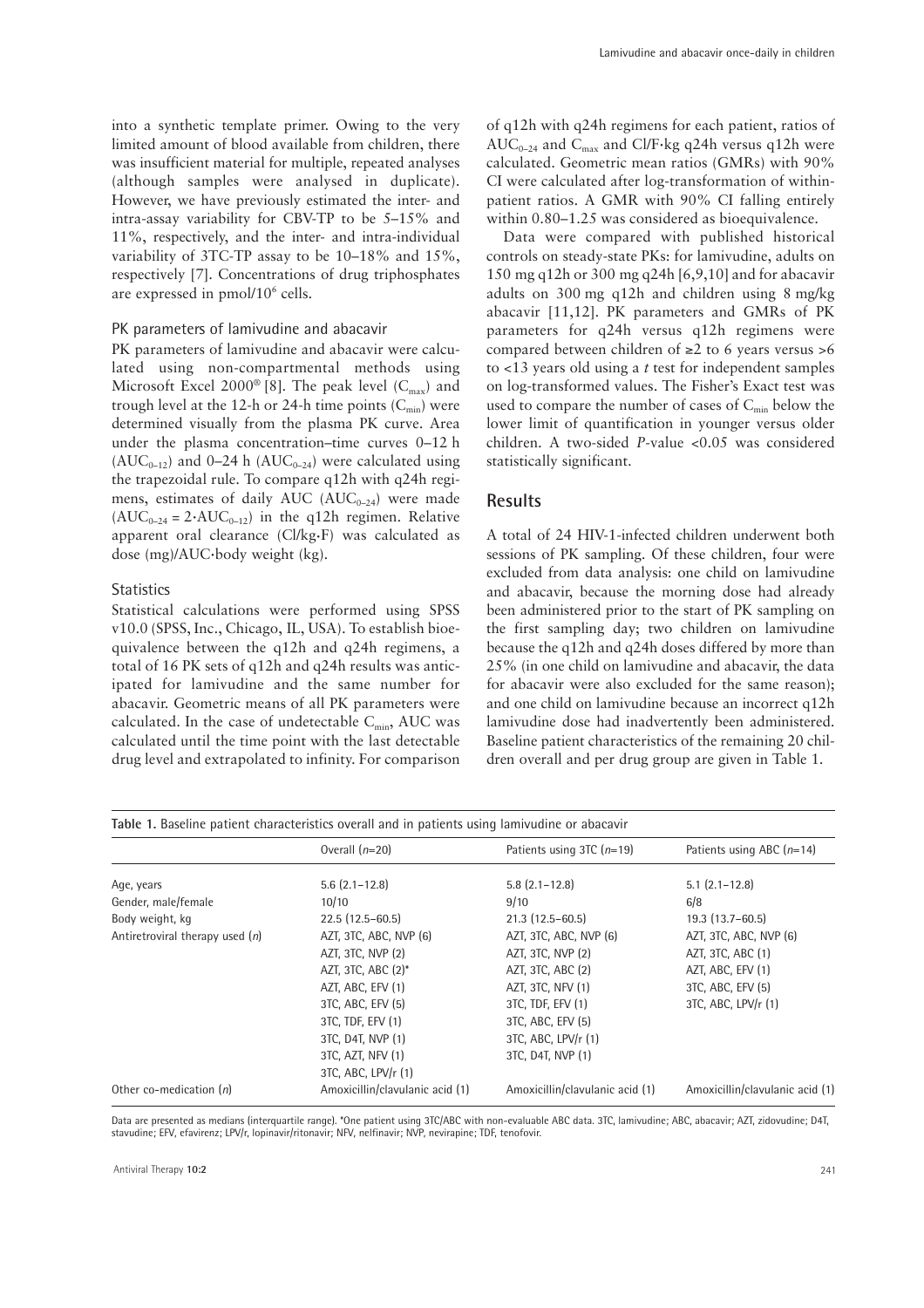In 19 children, the PK profiles of lamivudine were evaluated. Median doses [interquartile range (IQR)] of lamivudine were 4.1 (4.0–4.3) mg/kg q12h and 8.2 (7.8–8.4) mg/kg q24h.

PK parameters of lamivudine per dosing regimen and those of historical controls in adults and children are given in Table 2. The q24h regimen resulted in a higher geometric mean  $AUC_{0-24}$  and an approximately twofold higher geometric mean  $C_{\text{max}}$  for q24h than for lamivudine q12h (Figure 1); both differences were statistically significant. GMRs of  $AUC_{0-24}$  differed significantly from 1.0, which precluded bioequivalence between the q24h and q12h regimen. Cl/F·kg was significantly lower for q24h versus q12h lamivudine.

In the children who were ≥2 to 6 years old (*n*=10), plasma levels of lamivudine were lower than in the children aged >6 to <13 years  $(n=9)$  (Table 3). For the q24h regimen,  $C_{\text{max}}$  was significantly lower ( $P=0.01$ ) and there was a trend towards lower  $AUC_{0-24}$  (*P*=0.12). Similar results were observed for the q12h regimen  $(P=0.03$  for C<sub>max</sub> and *P*=0.05 for AUC<sub>0-12h</sub>, respectively). Elimination half-lives of lamivudine were not significantly different between the two age groups.  $C_{\text{min}}$ was not different between children aged ≥2 to 6 and >6 to <13 years. For lamivudine  $q24h$ ,  $C_{min}$  was <0.050 mg/l in five out of 10 younger children versus three out of nine older children (*P*=0.65). Using lamivudine q12h, C<sub>min</sub> was <0.050 mg/l (P=1.00) in two out of 10 younger children versus one out of nine older children. Meanwhile, GMRs for the q24h





q12h, twice daily; q24h, once daily.

regimen versus the q12h regimen of lamivudine were not significantly different between younger and older children: GMRs in younger and older children were 1.17 and 1.06 for AUC<sub>0-24</sub>, 1.84 versus 1.96 for C<sub>max</sub> and 0.85 versus 0.93 for Cl/F·kg, respectively (all *P* values  $>0.30$ ).

#### Abacavir

PK data of abacavir were evaluable in 14 children. The median doses (IQR) of q12h abacavir were

| Table 2. Pharmacokinetic parameters of lamivudine and abacavir, both dosed q12h and q24h |                                         |                                            |                                              |                                                             |                                                           |  |
|------------------------------------------------------------------------------------------|-----------------------------------------|--------------------------------------------|----------------------------------------------|-------------------------------------------------------------|-----------------------------------------------------------|--|
|                                                                                          | Current study                           |                                            |                                              | Historical controls in adults                               |                                                           |  |
| Lamivudine                                                                               |                                         |                                            |                                              |                                                             |                                                           |  |
| PK parameter                                                                             | 4 mg/kg q12h<br>GM (90% CI)<br>$(n=19)$ | 8 mg/kg q24h<br>GM (90% CI)<br>$(n=19)$    | GMR (90% CI)<br>g24h versus g12h<br>$(n=19)$ | Lamivudine 150 mg<br>q12h $[9]$ $(n=12)$<br>$(mean \pm SD)$ | Lamivudine 300 mg<br>q24h [9] $(n=12)$<br>$(mean \pm SD)$ |  |
| AUC <sub>0-24</sub> , mg/l·h                                                             | $8.88$ (7.67-10.28)                     | $9.80$ $(8.64 - 11.12)$                    | $1.12$ $(1.03 - 1.21)$                       | $17.09 \pm 6.46$                                            | $16.64 \pm 4.15$                                          |  |
| $C_{\text{max}}$ , mg/l                                                                  | $1.11(0.96 - 1.29)$                     | $2.09(1.80 - 2.42)$                        | $1.90(1.67 - 2.16)$                          | $2.08 \pm 0.82$                                             | $3.46 \pm 0.85$                                           |  |
| $C_{\min}$ , mg/l, median (range)                                                        | $0.067$ (<0.050-0.153)                  | $0.050$ (< $0.050 - 0.076$ )               | N/A                                          | $0.33 \pm 0.22$                                             | $0.15 \pm 0.087$                                          |  |
| $Cl/F^*$ kg, l/h·kg                                                                      | $0.90(0.78 - 1.04)$                     | $0.80$ $(0.70 - 0.92)$                     | $0.89(0.82 - 0.96)$                          | N/A                                                         | N/A                                                       |  |
|                                                                                          |                                         | Current study                              |                                              | Historical control<br>adults                                | Historical control<br>children                            |  |
| Abacavir                                                                                 |                                         |                                            |                                              |                                                             |                                                           |  |
| PK parameter                                                                             | 8 mg/kg q12h<br>GM (90% CI)<br>$(n=14)$ | $16$ mg/kg g24h<br>GM (90% CI)<br>$(n=14)$ | GMR (90% CI)<br>q24h versus q12h<br>$(n=14)$ | Abacavir 300 mg<br>q12h [11] $(n=20)$<br>GM (95% CI)        | Abacavir 8 mg/kg<br>q12h [12] mean $(\%CV)$<br>$(n=45)$   |  |
| AUC <sub>0-24</sub> , mg/l $\cdot$ h                                                     | $9.91(8.26-11.89)$                      | 13.37 (11.80-15.16)                        | $1.35(1.19-1.54)$                            | $11.6(10.34-13.0)$                                          | 9.8(47)                                                   |  |
| $C_{\text{max}}$ , mg/l                                                                  | $2.14(1.79-2.56)$                       | $4.80(4.04 - 5.71)$                        | $2.25(1.83 - 2.77)$                          | $2.89$ $(2.55 - 3.27)$                                      | 3.71(37)                                                  |  |
| C <sub>min</sub> , mg/l, median (range)                                                  | $0.025$ (< $0.015 - 0.070$ )            | <0.015 (<0.015-0.046) N/A                  |                                              | N/A                                                         | N/A                                                       |  |
| $Cl/F$ -kg, $I/h$ -kg                                                                    | $1.58(1.30-1.93)$                       | $1.16(1.01 - 1.34)$                        | $0.73$ $(0.64 - 0.84)$                       | N/A                                                         | N/A                                                       |  |

q12h, twice daily; q24h, once daily; N/A, not applicable; SD, standard deviation; PK, pharmacokinetic; CV, coefficient of variation; GM, geometric mean; GMR, geometric mean ratio.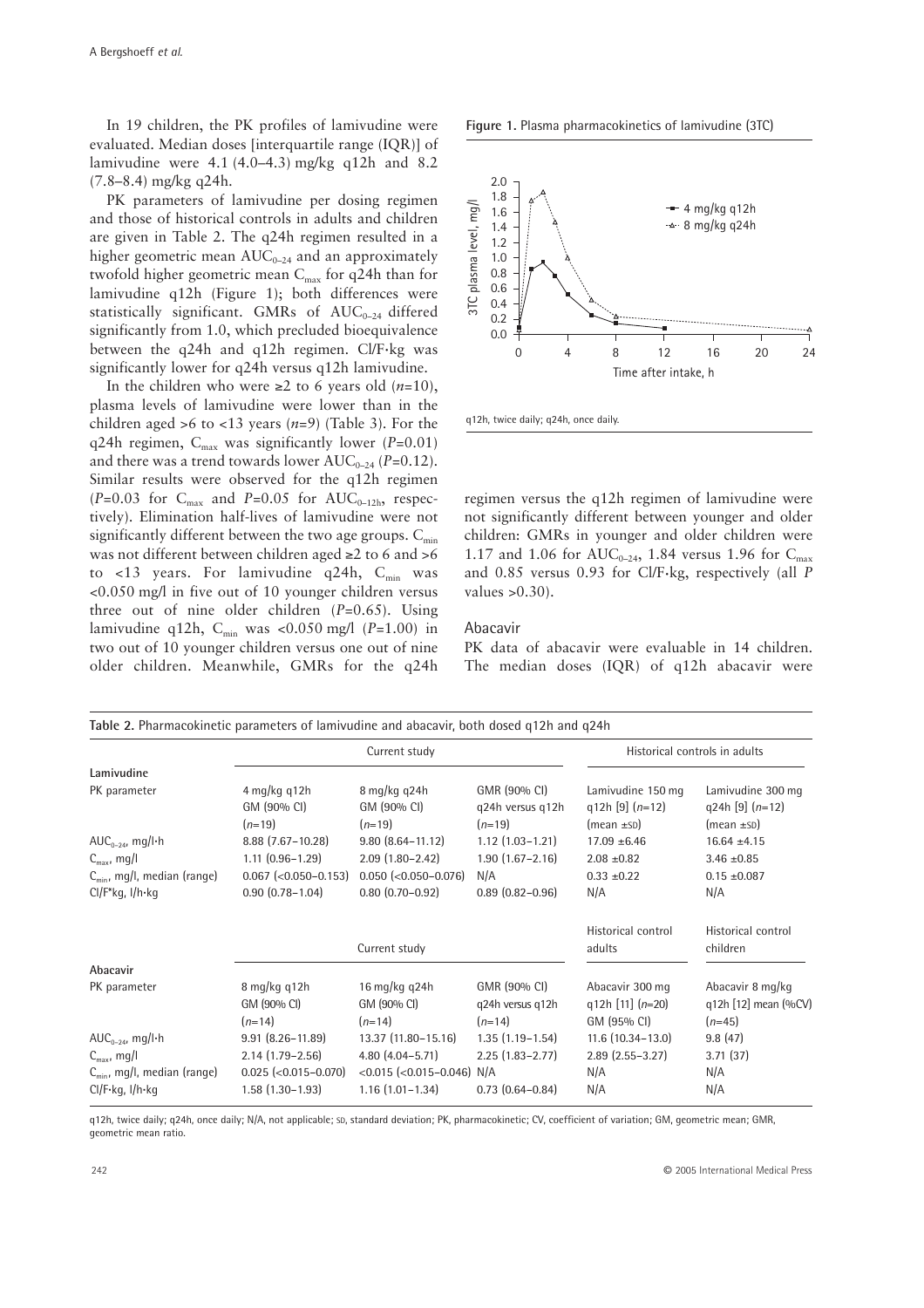8.1 (7.8–8.5) mg/kg q12h and 16.4 (15.4–16.8) mg/kg q24h. PK parameters of abacavir are given in Table 2.

GMR of  $AUC_{0-24}$  slightly, but significantly exceeded 1.0, precluding bioequivalence between the q24h and q12h regimen.  $C_{\text{max}}$  of abacavir q24h was more than twice the value and significantly higher than  $C_{\text{max}}$  of abacavir q12h (Figure 2). Similar to lamivudine, significantly higher  $AUC_{0-24}$  and  $C_{\text{max}}$  values for abacavir q24h were reflected by a significantly decreased Cl/F·kg for this regimen.

AUC<sub>0–24</sub>, C<sub>max</sub> and Cl/F·kg in children ≥2 to 6 years old (*n*=9) were not significantly different in children aged >6 to <13 years (*n*=5) (*P* values >0.12 and >0.50 for q24h and q12h regimens, respectively; Table 3). However,  $C_{\text{min}}$  of abacavir q24h tended to be lower in younger children, since all nine children of the younger age group had a  $C_{\text{min}}$  of abacavir of <0.015 mg/l, while this was the case in only two out of the five older children (*P*=0.03). For the q12h regimen, this difference was not present: one out of nine younger children versus one out of five older children had a  $C_{min}$ <0.015 mg/l (*P*=0.60).

GMRs of  $AUC_{0-24}$ ,  $C_{\text{max}}$  and Cl/F·kg for the q24h regimen versus the q12h regimen of abacavir were not significantly different between younger and older children; GMRs in younger and older children were 1.46

**Figure 2.** Plasma pharmacokinetics of abacavir



and 1.17 for  $AUC_{0-24}$ , 2.61 versus 1.72 for  $C_{\text{max}}$  and 0.67 versus 0.85 for Cl/F·kg (all *P* values >0.08).

#### Intracellular levels

Due to technical and logistical problems, paired trough intracellular levels of lamivudine triphosphate (3TC-TP) and carbovir triphosphate (CBV-TP) were only available in two and one subject, respectively. For

Table 3. Lamivudine and abacavir pharmacokinetic parameters in children >2-6 years compared with >6 to <13 years old (geometric means (GM) (90% confidence interval) and *P* values for differences between GM

|                               | Lamivudine 4 mg/kg q12h             |                                     |          | Lamivudine 8 mg/kg q24h             |                                     |           |  |
|-------------------------------|-------------------------------------|-------------------------------------|----------|-------------------------------------|-------------------------------------|-----------|--|
| Parameter                     | Age $\geq 2$ to 6<br>years $(n=10)$ | Age $>6$ to $<$ 13<br>years $(n=9)$ | P value  | Age $\geq 2$ to 6<br>years $(n=10)$ | Age $>6$ to $<$ 13<br>years $(n=9)$ | $P$ value |  |
| Body weight <sup>*</sup> , kg | $16.0$ (12.5-29.3)                  | $26.1$ $(21.3 - 60.5)$              | N/A      | $16.1(13.5-28.6)$                   | 25.8 (22.2-61.3)                    | N/A       |  |
| Dose $*$ , mg/kg              | $4.1(3.6-4.4)$                      | $4.0$ $(2.5-4.9)$                   | 0.54     | $8.3(7.4-8.5)$                      | $7.9(4.9-9.3)$                      | 0.65      |  |
| AUC <sub>0-24</sub> , mg/l·h  | $7.60(6.12 - 9.45)$                 | $10.55$ $(8.82 - 12.63)$            | 0.05     | $8.80(7.43 - 10.43)$                | $11.04$ $(9.06 - 13.45)$            | 0.12      |  |
| $C_{\text{max}}$ , mg/l       | $0.94(0.78 - 1.13)$                 | $1.34(1.08 - 1.67)$                 | $0.03+$  | $1.72$ $(1.48 - 1.99)$              | $2.59$ $(2.04 - 3.28)$              | $0.01+$   |  |
| $C_{\min}^*$ , mg/l           | $0.068$ (< $0.050 - 0.15$ )         | $0.067$ (< $0.050 - 0.11$ )         | N/A      | $0.050$ (<0.050-0.076)              | $0.061$ (<0.050-0.074)              | N/A       |  |
| Cl/F·kg, I/h·kg               | $1.09$ $(0.89 - 1.34)$              | $0.73$ $(0.63 - 0.85)$              | 0.13     | $0.92$ $(0.78 - 1.08)$              | $0.69$ $(0.55 - 0.87)$              | 0.07      |  |
|                               | Abacavir 8 mg/kg q12h               |                                     |          | Abacavir 16 mg/kg q24h              |                                     |           |  |
| Parameter                     | Age $\geq 2$ to 6<br>years $(n=9)$  | Age $>6$ to $< 13$<br>years $(n=5)$ | P value  | Age $\geq 2$ to 6<br>years $(n=9)$  | Age $>6$ to $<$ 13<br>years $(n=5)$ | P value   |  |
| Body weight <sup>*</sup> , kg | $16.7$ (13.7 – 23.9)                | 26.1 (23.7-60.5)                    | N/A      | $16.8(14.1 - 24.1)$                 | 25.8 (24.2-61.3)                    | N/A       |  |
| Dose*, mg/kg                  | $8.4(8.0-8.8)$                      | $7.6$ (5.0-8.4)                     | $0.03^+$ | $16.6$ (15.6-16.9)                  | $14.9(9.8-17.1)$                    | 0.18      |  |
| AUC <sub>0-24</sub> , mg/l·h  | $9.27$ (7.06-12.18)                 | $11.17$ $(8.76 - 14.24)$            | 0.41     | 13.55 (11.19-16.42)                 | 13.06 (10.91-15.63)                 | 0.81      |  |
| $C_{\text{max}}$ , mg/l       | $1.94(1.50 - 2.51)$                 | $2.54$ (2.00-3.22)                  | 0.22     | $5.07(3.92 - 6.56)$                 | $4.36(3.39 - 5.60)$                 | 0.48      |  |
| $C_{\min}$ *, mg/l            | $0.027$ (< $0.015 - 0.040$ )        | $0.022$ (< $0.015 - 0.070$ )        | N/A      | $< 0.015 (-0.015 - 0.015)$          | $0.016$ (<0.015-0.046)              | N/A       |  |
| Cl/F-kg, I/h-kg               | $1.80(1.37 - 2.36)$                 | $1.26(0.96 - 1.64)$                 | 0.13     | $1.21(1.00-1.47)$                   | $1.08$ $(0.81 - 1.44)$              | 0.51      |  |

\*Median (range); † statistically significant. q12h, twice daily; q24h, once daily; N/A, not available or not done.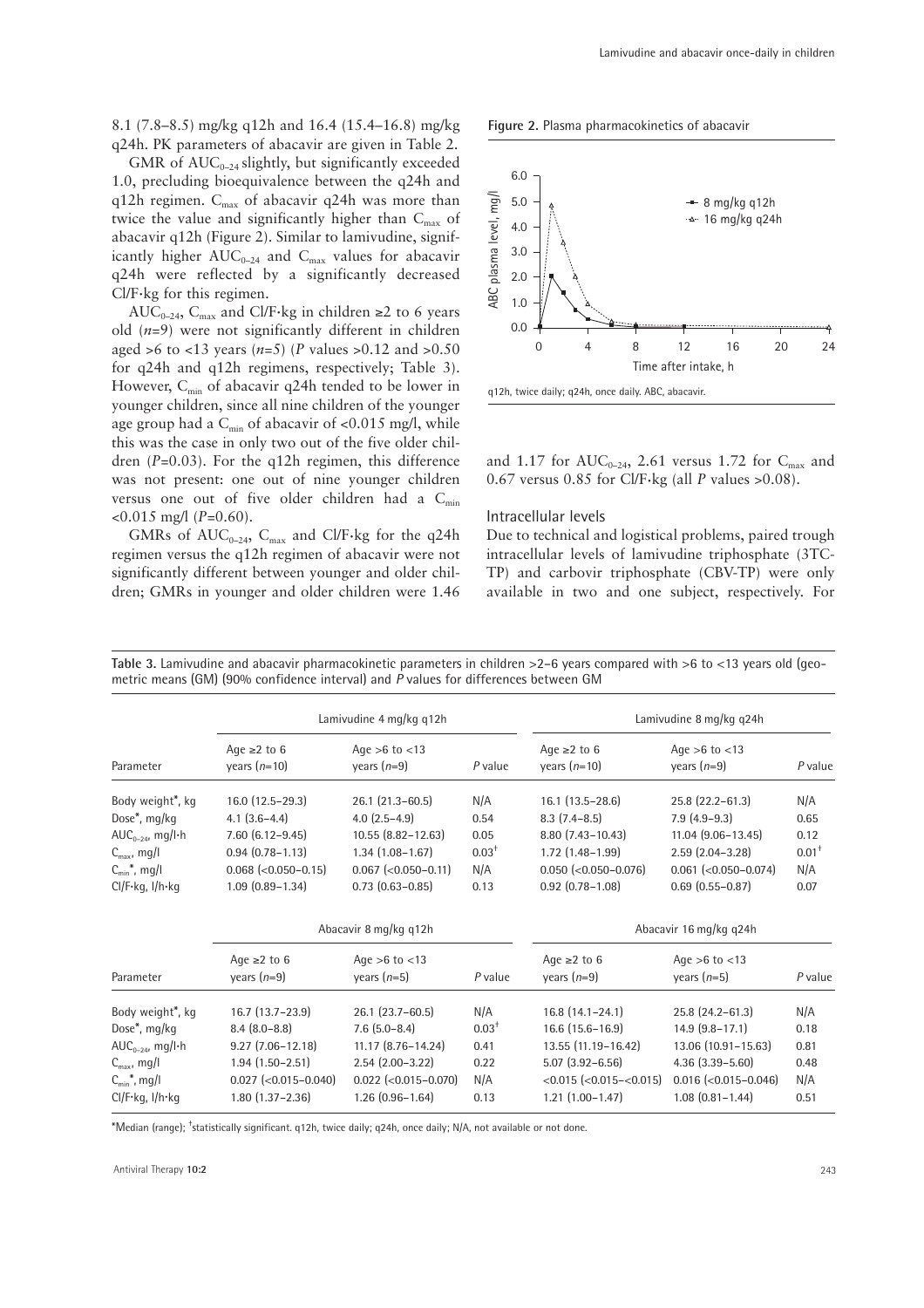lamivudine, individual values of 3TC-TP at week 0 (q12h) versus week 4 (q24h) were 3.41 versus 12.23 pmol/ $10^6$  cells in one patient; and 5.63 versus  $3.20 \text{ pmol}/10^6$  cells in the second patient. For abacavir, individual levels of CBV-TP at week 0 (q12h) versus week 4 (q24h) were 0.20 versus 0.45 pmol/ $10^6$  cells in one child.

#### Safety

None of the 20 evaluable children discontinued the once-daily treatment during the 24 weeks of follow-up. One grade III neutropaenia occurred at week 12, but this resolved before week 24 without any change in (doses of) study medication.

At baseline, 16 out of the 20 children had a viral load below the detection limit of 100 copies/ml; at the end of the follow-up period, this was the case in 17 out of the 19 children with a week 24 viral load measurement. The one child who missed the week 24 viral load measurement had undetectable viral load measurement throughout the study period.

# **Discussion**

For both lamivudine and abacavir, GMRs of  $AUC_{0-24}$ of q24h versus q12h regimens were significantly higher than 1.0. Whereas the q24h and q12h regimens were not bioequivalent, these data suggest non-inferiority of the q24h regimens of lamivudine and abacavir with regard to the corresponding q12h regimens. This finding was independent of age in children within the two evaluated age strata of ≥2 to 6 years and >6 to <13 years. However, of note, for both the q12h and q24h regimens of lamivudine, younger children tended to have lower plasma levels than older children.

Q24h dosing of antiretroviral drugs simplifies medication schedules and may therefore be desirable for both HIV-1-infected adults and children. Although attractive, the feasibility of many q24h antiretroviral regimens remains to be explored, especially in children. For both lamivudine and abacavir, the active, triphosphorylated moieties have a longer *in vivo* intracellular half-life than their non-phosphorylated forms in plasma, which support the possibility of q24h use of these drugs [6,7,13]. Currently, the quantification of intracellular levels of nucleoside analogues requires more complicated sample handling than is needed for the determination of plasma levels of these drugs. In addition, a larger sample volume is needed, which may be difficult to obtain from certain patients, for example, young children. It was our intention to study the intracellular PKs of both lamivudine and abacavir in a subset of (older) children at week 0 (on the q12h regimen) and at week 4 (q24h regimen). Due to technical and logistical problems, we have only been able

to measure intracellular levels of the active moiety of abacavir, CBV-TP, in one child and the intracellular levels of the active moiety of lamivudine, 3TC-TP, in two children. This highlights difficulties in studying intracellular PKs of nucleoside reverse transcriptase inhibitors in children. While these few data do not allow us to draw any conclusions, it was reassuring to note that intracellular 3TC-TP and CBV-TP concentrations in the few children studied were in the range of values observed for adults [14,15].

However, data do exist for limited numbers of adult subjects on the intracellular PKs of lamivudine and abacavir. For lamivudine, intracellular triphosphate concentrations have been correlated with virological outcome [16,17]. In healthy volunteers, regimens of 150 mg q12h and 300 mg q24h lamivudine have been found equivalent, not only in terms of plasma levels, but also intracellular triphosphate levels, which has been explained by the apparently saturable, ratelimiting conversion from lamivudine diphosphate to the active triphosphate [6,9,17]. This mechanism would result in intracellular accumulation of lamivudine diphosphate and the possibility of continued formation of triphosphate after lamivudine has been eliminated from the plasma compartment [17]. Efficacy of q24h lamivudine in HIV-1-infected adult patients has been evaluated in non-comparative studies, which showed favourable results [18,19]. In addition, three comparative studies in HIV-1-infected adults have shown no difference between the efficacy of the q24h versus q12h regimen [3,4,20]. In contrast to lamivudine, for abacavir, significant correlations (although mostly weak) were found between abacavir plasma AUC,  $C_{\text{max}}$  and  $C_{\text{min}}$  and HIV-1 viral load decline in adult patients [11,21]. Moreover, after both a 150-mg and 600-mg abacavir dose in HIV-1-infected adults, the triphosphorylated anabolite of abacavir (carbovir) has been shown to persist intracellularly for at least 24 h at levels above the *in vitro* inhibitory constant for antiretroviral activity of carbovir [13,22]. Interim results of an ongoing comparative study of abacavir q24h and q12h in HIV-1-infected adults have shown no difference between efficacy of the q24h versus the q12h regimen [3,5].

Several other findings deserve special attention. Firstly, the safety and antiviral activity of the q24h regimen appear to be similar to those of the q12h regimen, although these findings will obviously need to be confirmed in a larger, comparative trial. Secondly, for lamivudine, plasma levels in our juvenile patients were approximately 50% lower than seen in a comparative PK study of lamivudine q24h versus q12h in adults [9]. However, the data showed similarity with other historical controls of lamivudine q12h in adults (data not shown) [10,23]. Of interest, the currently recommended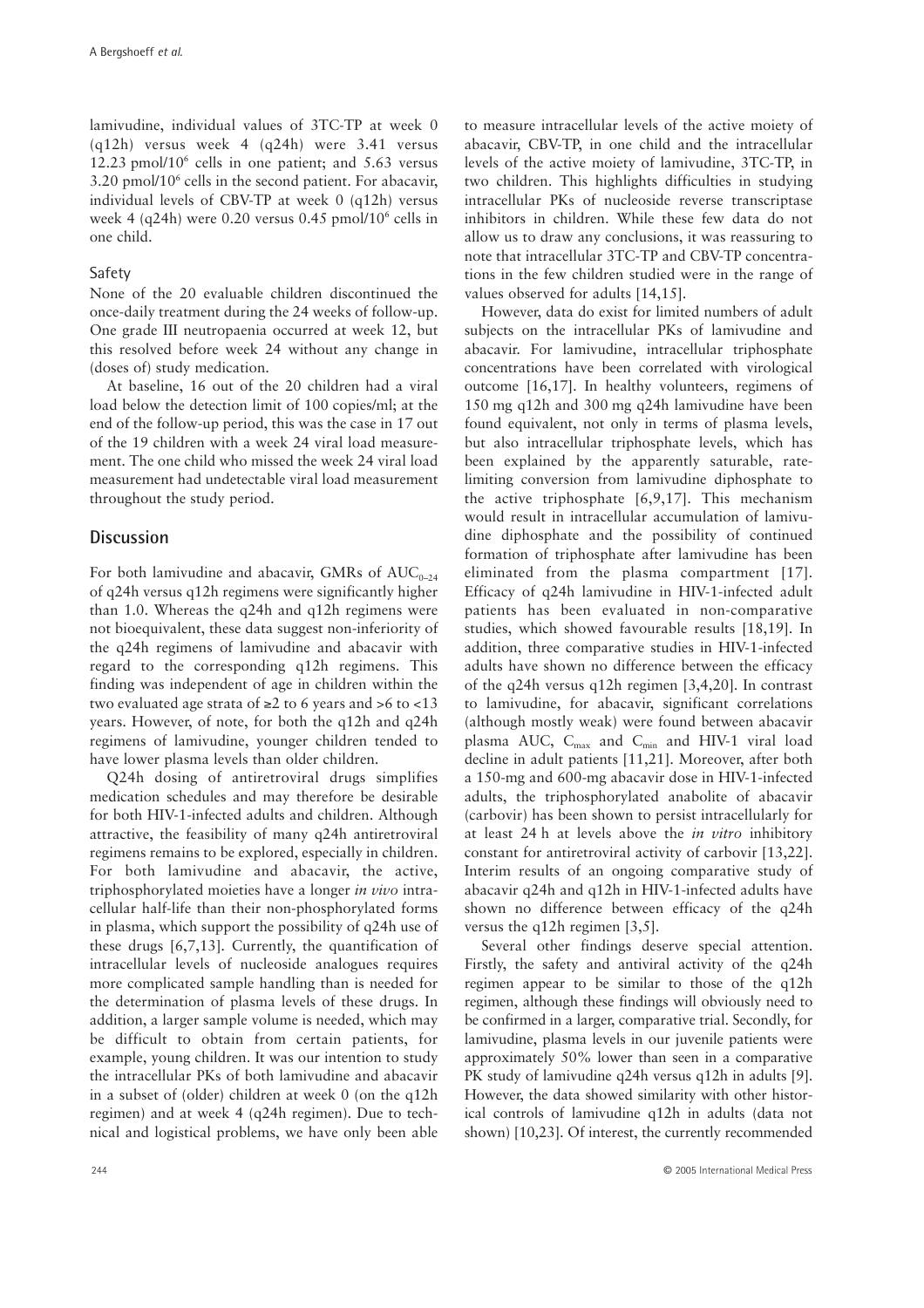dose of 4 mg/kg q12h lamivudine in children approximates to twice the licensed adult dose of 150 mg q12h (∼2 mg/kg body weight) and was selected to compensate for the approximately 50% lower plasma levels in children under 12 years old, than those in adults using 150 mg q12h lamivudine [10]. However, the hypothesis that 4 mg/kg q12h lamivudine would result in plasma levels in children under 12 years old being similar to those in adults using lamivudine 150 mg q12h has, to the knowledge of the authors, not been previously confirmed in published data.

Another important issue might be age-related differences in PKs of lamivudine and abacavir. Indeed, in our study, a trend for lower plasma levels of lamivudine was found in younger children. As discussed above, lower levels of lamivudine have been reported in children under 12 years old, but no differences have previously been reported between children of ≥2 to 6 versus >6 to <13 years old [10]. Our data, however, suggest that such age-related differences may exist. According to our data, children in the age group of  $\geq 2$ to 6 years old possibly need higher doses of lamivudine to reach plasma levels similar to adults.

The PKs of abacavir were similar to steady-state data in adults and children using abacavir q12h and  $AUC_{0-24}$ ,  $C_{max}$  and Cl/F·kg were not significantly different between younger and older children. Although this correlates with earlier data suggesting the absence of age-related differences in the PKs of abacavir q12h in children, in our data, a  $C_{min}$  of abacavir below the lower limit of quantification occurred at a higher rate in younger children using the q24h regimen than in older children [24].

It should be noted that our study did not include children under 2 years of age. This may be a challenging patient population due to, for example, fluctuating gastrointestinal absorption rate and slower renal clearance (the latter being the principal route of elimination for both lamivudine and abacavir metabolites) in very young children [10,25,26]. Therefore, the findings presented here cannot simply be extrapolated to children younger than 2 years old, and need additional investigation.

The slight but significant increase that was found between the  $AUC_{0-24}$  of q24h and q12h regimens of lamivudine, in addition to the approximately two times higher  $C_{\text{max}}$  for the q24h regimen, suggest doseproportionality of lamivudine PKs within the investigated dose range. This is in accordance with earlier findings in adults and children [10,27,28]. In the present study, PKs of abacavir tended to be more than dose-proportional for  $AUC_{0-24}$  and  $C_{\text{max}}$ . In both adults and children, more than dose-proportional PKs have been reported with escalating single doses of abacavir, but not in studies of steady-state PKs [11]

[21,24,29]. The most likely explanation for more than dose-proportional PKs of abacavir seems to be saturation of first-pass metabolism of abacavir, since the more than dose-proportional increases were observed for  $C_{\text{max}}$  and  $AUC_{0-24}$ , but not  $C_{\text{min}}$  [11].

In conclusion, our results suggest that in HIV-1 infected children ≥2 to <13 years old, the plasma pharmacokinetics of both lamivudine and abacavir given in a q24h regimen are non-inferior to the corresponding q12h regimens. Based on these plasma PK data, the q24h regimens of abacavir and lamivudine should be further explored in comparative efficacy and safety studies versus q12h regimens in HIV-1-infected children aged  $\geq 2$  to <13 years. Such studies should preferably also incorporate formal comparisons of adherence between such once- and twice-daily dosing regimens. The tendency for lower plasma levels of lamivudine in children ≥2 to 6 years old compared with older children poses the question as to whether higher doses of lamivudine should be administered to younger children.

# **Acknowledgements**

The following are acknowledged: the children and their carers for participation in this study; Lynda Harper for assistance during the trial; Debbie Johnson for data management; Dr Caroline Foster for her help with data management; Veronica Leclezio for protocol development and Khalid Asouit, Michel Broekman and Carlo Raijmakers for processing and analysis of the plasma samples.

Financial support was received from GlaxoSmith-Kline, UK.

#### **References**

- 1. Giacomet V, Albano F, Starace F, de Franciscis A, Giaquinto C, Gattinara GC, Bruzzese E, Gabiano C, Galli L, Vigano A, Caselli D & Guarino A. Adherence to antiretroviral therapy and its determinants in children with human immunodeficiency virus infection: a multicentre, national study. *Acta Paediatrica* 2003; **92:**1398–1402.
- 2. Gibb DM, Goodall RL, Giacomet V, McGee L, Compagnucci A & Lyall H. Adherence to prescribed antiretroviral therapy in human immunodeficiency virus-infected children in the PENTA 5 trial. *Pediatric Infectious Disease Journal* 2003; **22:**56–62.
- 3. Bowonwatanuwong C, Mootsikapun P, Supparatpinyo K, Tansuphaswadikul S, Athisegran R, Pasook R & Jones A. A randomised, open label study to investigate abacavir (ABC) and lamivudine (3TC) as once daily (QD) components of a triple combination regimen (EPV40001). *1st IAS Conference on HIV Pathogenesis & Treatment*. 8–11 July 2001, Buenos Aires, Argentina. Abstract 4.
- 4. Sension MG, Bellos NC, Johnson J, Sepulveda GE, DeJesus E, Santana JL, Ames MH & Goodwin SD. Lamivudine 300 mg QD versus continued lamivudine 150 mg BID with stavudine and a protease inhibitor in suppressed patients. *HIV Clinical Trials* 2002; **3:**361–370.
- 5. Drusano GL, Bilello PA, Symonds WT, Stein DS, McDowell J, Bye A & Bilello JA. Pharmacodynamics of